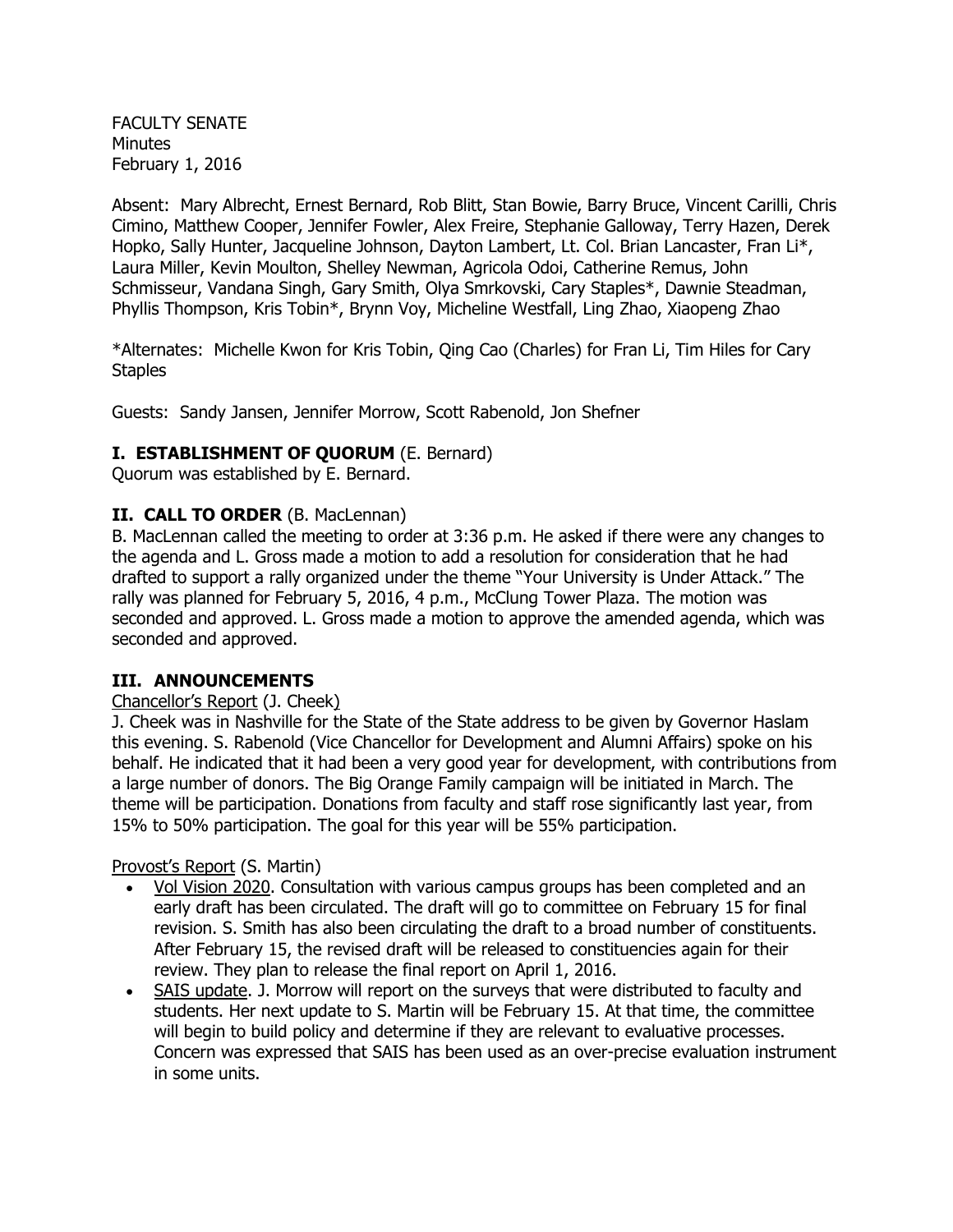- Dean of the Graduate School Search. The search process is at the stage of interviewing candidates. As you will have opportunities to participate in candidate seminars, please send your thoughts.
- Questions followed. L Gross asked whether there has been pressure to modify the portion on diversity and inclusion in Vol Vision 2020. S. Martin replied that discussions at the campus level had been very positive. However, they had received a letter from State Representative Martin Daniel on whether outside reviewers had been involved in developing the plan. S. Martin stated that they had included parents, alumni, and friends of the university, and had held an open forum.

# President's Report (B. MacLennan)

- The Faculty Senate passed two resolutions at the December 8, 2015, emergency meeting. These resolutions were distributed to the Board of Trustees. One resolution was for support of diversity and inclusion [\(http://senate.utk.edu/wp](http://senate.utk.edu/wp-content/uploads/sites/16/2015/11/Diversity-Resolution.pdf)[content/uploads/sites/16/2015/11/Diversity-Resolution.pdf\)](http://senate.utk.edu/wp-content/uploads/sites/16/2015/11/Diversity-Resolution.pdf), and the other was against undue external influence on the university [\(http://senate.utk.edu/wp](http://senate.utk.edu/wp-content/uploads/sites/16/2015/11/Undue-Influence-Resolution.pdf)[content/uploads/sites/16/2015/11/Undue-Influence-Resolution.pdf\)](http://senate.utk.edu/wp-content/uploads/sites/16/2015/11/Undue-Influence-Resolution.pdf).
- State legislators have proposed several bills that would damage UT. One of the most alarming aims to dismiss all members of our governing body, the UT Board of Trustees, and restructure the process for selection of board members. There are various antidiversity bills that aim to defund the Office for Diversity and Inclusion, and even prohibit faculty, not specifically hired to work in these areas, from working on diversity, multicultural or sustainability programs – this will cripple the university's efforts on diversity and inclusion. The legislators have called for a hearing on diversity and inclusion. These events have led B. MacLennan to develop a new ad hoc Committee on Diversity and Inclusion. B. Ownley will chair the committee.
- There are also several bills that would allow guns on campus. C. Myers worked on this issue a few years ago and helped develop a resolution for the Faculty Senate against guns on campus. She is updating that information for the Faculty Senate.
- B. MacLennan called on senators to register and vote, contact legislators, know the arguments for and against these proposed bills, show up and ask questions, join UT Advocacy, and encourage students to vote. There will be a rally against outsourcing, and in support of diversity and inclusion on Friday, at 4 p.m. on the McClung Tower Plaza.
- In April 2014, the Faculty Senate passed a resolution [\(http://senate.utk.edu/wp](http://senate.utk.edu/wp-content/uploads/sites/16/2013/08/Final-BPD_NTT-PROPOSED-Family-Leave-Policy.pdf)[content/uploads/sites/16/2013/08/Final-BPD\\_NTT-PROPOSED-Family-Leave-Policy.pdf\)](http://senate.utk.edu/wp-content/uploads/sites/16/2013/08/Final-BPD_NTT-PROPOSED-Family-Leave-Policy.pdf) supporting paid family leave (faculty modified duties assignment; FMDA) for non-tenuredtrack faculty. Administration has indicated that FMDA was developed for tenure–track faculty because they have both research and teaching appointments. During the leave period, their responsible account could be shifted from teaching to the research part of their appointment. However, a modification of workload could not be developed for nontenured-track faculty members who have only teaching or research appointments. Discussions are ongoing.
- P. Thompson has been appointed to a grant on Violence against Women.
- The Faculty Senate Executive Council has discussed bylaws changes related to reports of the Graduate and Undergraduate Councils. This will be discussed later in the agenda.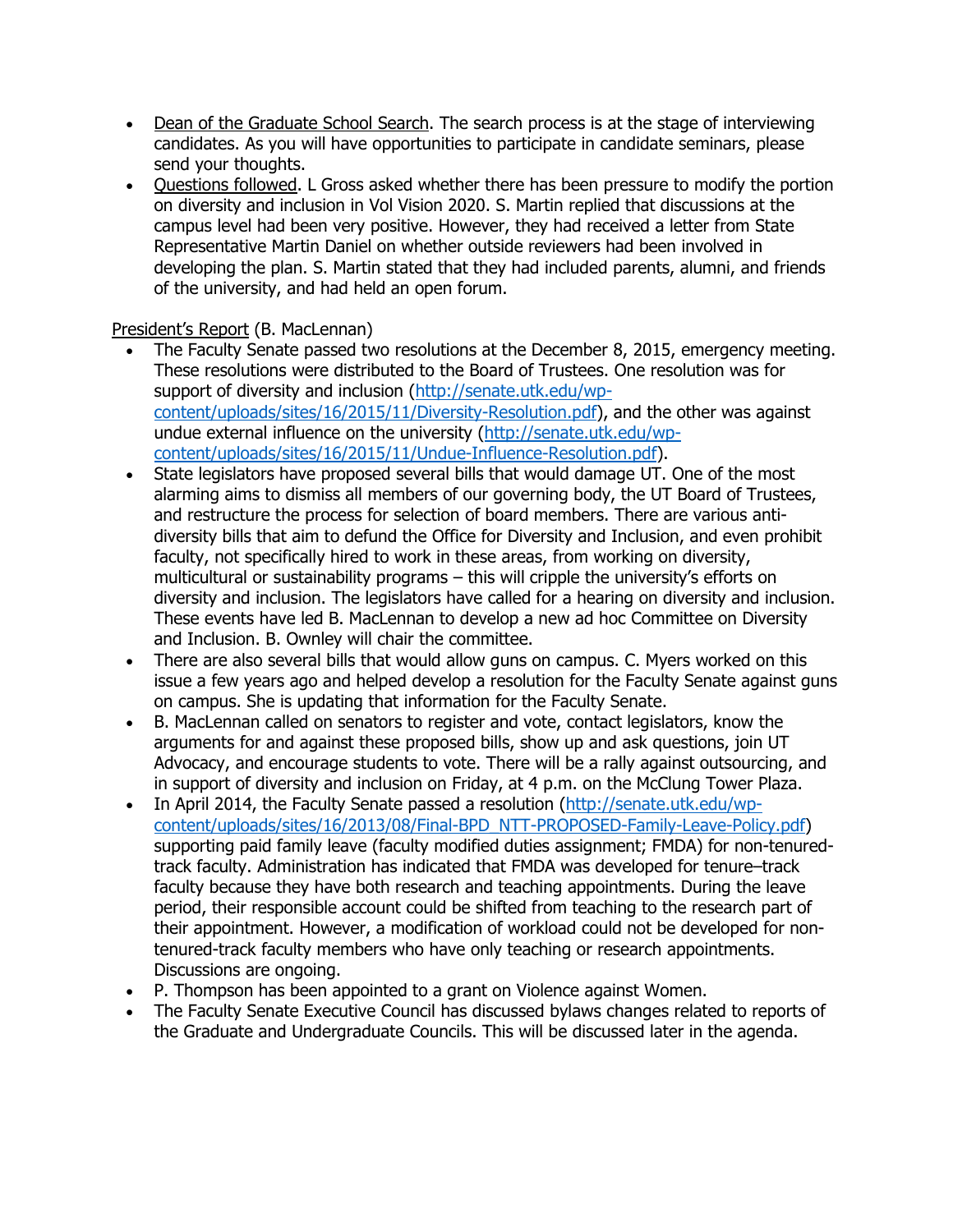# **IV. MINUTES OF THE FACULTY SENATE AND EXECUTIVE COUNCIL**

- The Faculty Senate Meeting Minutes of November 16, 2015 [\(http://senate.utk.edu/wp](http://senate.utk.edu/wp-content/uploads/sites/16/2015/11/November-2015.min_.pdf)[content/uploads/sites/16/2015/11/November-2015.min\\_.pdf\)](http://senate.utk.edu/wp-content/uploads/sites/16/2015/11/November-2015.min_.pdf) and December 8, 2015 [\(http://senate.utk.edu/wp-content/uploads/sites/16/2015/11/Dec15.specialmin.pdf\)](http://senate.utk.edu/wp-content/uploads/sites/16/2015/11/Dec15.specialmin.pdf) were presented for review and comment. J. Hall made a motion to accept the November meeting minutes as written, and D. Fox seconded the motion. The motion passed.
- L. Gross made a motion to accept the December meeting minutes and S. Hutson seconded the motion. M. Fry requested that minor revisions be made to the minutes to reflect his comments more accurately. His suggestions for change in the minutes were the following.

M. Fry explained that the proposed resolutions are already existing policies and not new policy resolutions. He expressed it is good for the Faculty Senate to support these things and soon, but he questionsed how urgent it is for the Senate to vote today. He noted that the resolutions were only made available to Senate members around 10 a.m. today, which allowed little time for feedback from the faculty at large. He noted that he had sent an email out to his CVM faculty colleagues about the resolutions and within 10 minutes he receivedin the short time allowed for feedback, he received responses from approximately 10 colleagues. Most of them were unequivocally in supporting of the resolutions, and but three responses (from senior and highly respected CVM faculty) raised significant concerns.

M. Fry's revisions were accepted as a friendly amendment to the motion. The motion to accept the minutes as amended was approved.

 The Faculty Senate Executive Council Meeting Minutes of January 19, 2016 have been posted as an information item [\(http://senate.utk.edu/wp](http://senate.utk.edu/wp-content/uploads/sites/16/2015/11/Exec.-Minutes-January-2016.pdf)[content/uploads/sites/16/2015/11/Exec.-Minutes-January-2016.pdf\)](http://senate.utk.edu/wp-content/uploads/sites/16/2015/11/Exec.-Minutes-January-2016.pdf).

# **V. MINUTES OF THE GRADUATE COUNCIL**

S. Kania presented the Graduate Council meeting minutes of September 24, 2015 [\(http://gradschool.utk.edu/GraduateCouncil/Minutes/20150924-GC-Minutes.pdf\)](http://gradschool.utk.edu/GraduateCouncil/Minutes/20150924-GC-Minutes.pdf) for approval. The Credentials Committee reviewed the credentials of 40 faculty for approval to direct doctoral students. The Credentials Committee recommended directive status for 19 tenure-track faculty, 8 tenured faculty, and 13 non-tenure track faculty. The addition of minus grades for Graduate Students was approved. Prior to approval, comments were solicited from the Graduate Student Senate and the Deans. L. Gross stated that one objection is that there will be a uniform set of grades for mixed graduate and undergraduate classes. S. Kania said that the main motivation for this change was that our peer institutions had minus grades. A question was asked about why there was no 'C-' grade. S. Kania replied that a 'C' was considered failure in the graduate grading system, and a 'C-' was failure with distinction. Quality points are identical to the undergraduate grading system [\(http://senate.utk.edu/wp-](http://senate.utk.edu/wp-content/uploads/sites/16/2015/11/GradesandMeanings.pdf)

[content/uploads/sites/16/2015/11/GradesandMeanings.pdf\)](http://senate.utk.edu/wp-content/uploads/sites/16/2015/11/GradesandMeanings.pdf). The grading system change will only affect courses from this point forward. It will not affect the College of Law, which has its own unique grading system. Discussion followed that faculty should participate in the early stages if curriculum changes, such as the department and college level, before proposed changes are sent to the Graduate Council. C. White indicated that it was important to clarify that the two Councils are Standing Committees of the Faculty Senate, rather than independent entities. There was a motion to approve the Graduate Council report. The motion was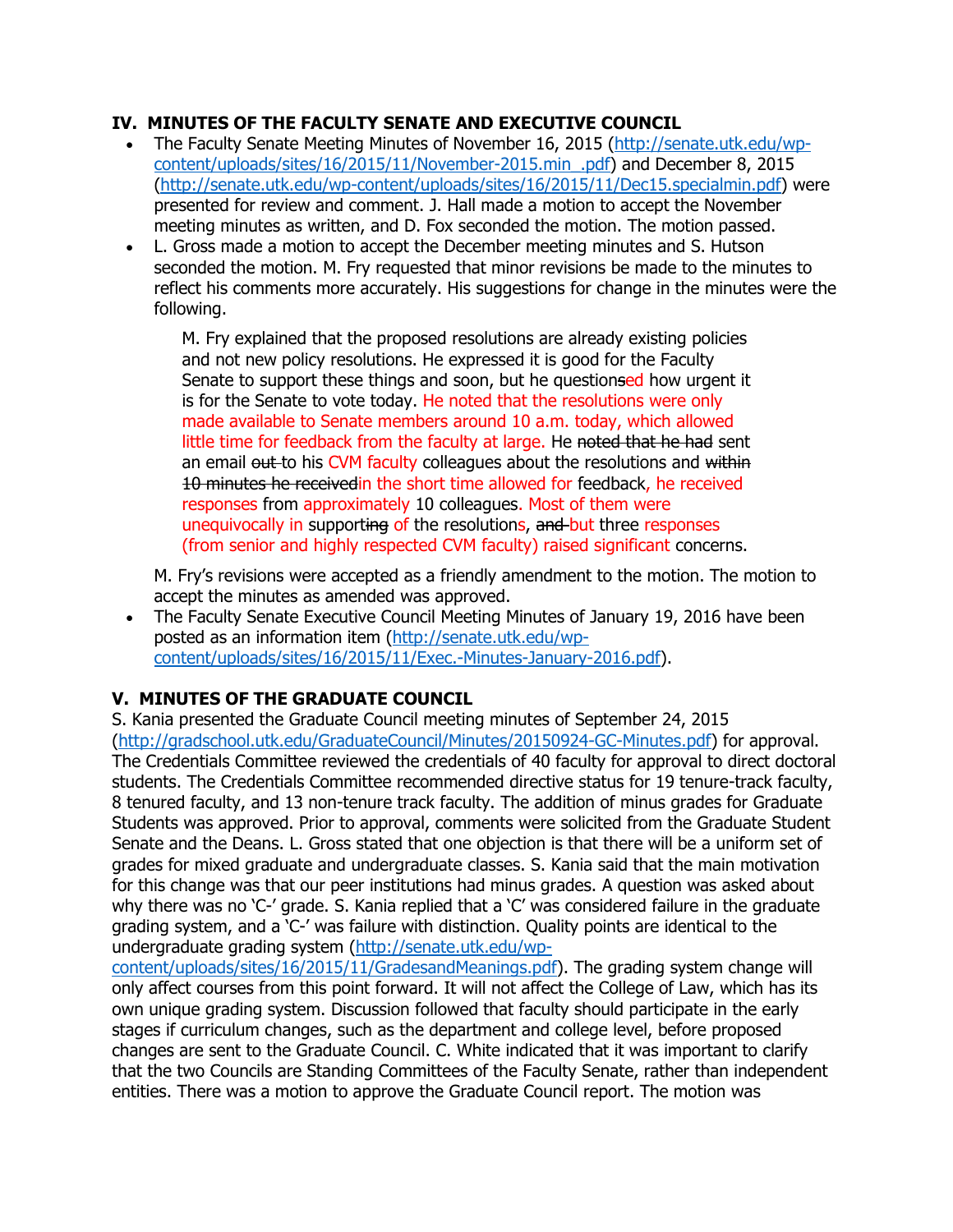seconded. There was one vote against, and the remainder voted to approve. The motion carried for approval.

### **VI. UNFINISHED BUSINESS** (B. MacLennan)

There was no unfinished business.

# **VII. REPORTS OF STANDING COMMITTEES**

Budget and Planning Committee (L. Gross)

L. Gross stated that if you have budget questions for the Office of Research and Engagement, the Athletics Department, or the Provost Office, please contact him or other members of the Budget and Planning Committee. The committee will be holding an open budget forum with C. Cimino to understand better, how the budget works across the system and at UTK. The meeting will be at 3:30 p.m. on February 15 in Claxton Auditorium. The committee is currently considering revisiting the living wage document of five years ago.

### Library and Information Technology Committee (K. Wong)

A committee has been formed to review the bid requests that will be coming from companies who are competing to deliver Learning Management System services (courses online). The three contenders are Blackboard, Instructure Canvas, and Brightspace Desire2Learn. More information can be found online [https://oit.utk.edu/instructional/tools/online/Pages/LMS-](https://oit.utk.edu/instructional/tools/online/Pages/LMS-Evaluation.aspx)[Evaluation.aspx\)](https://oit.utk.edu/instructional/tools/online/Pages/LMS-Evaluation.aspx). A question was raised about whether open source alternatives had been considered. K. Wong responded that some companies were asked, but they did not submit bids.

#### Nominations and Appointments Committee (B. Ownley)

B. Ownley reported that she had received information on the number of senators needed for each caucus and she would be contacting caucus chairs soon to begin the process of identifying nominees and conducting elections for Faculty Senate. She indicated that in addition to filling vacant spots for each caucus, senators should begin to think about nominations for Presidentelect.

#### **VIII. NEW BUSINESS**

#### Proposed Senate Calendar (B. Ownley)

B. Ownley presented a calendar of proposed dates for the Faculty Senate and Executive Council meetings for 2016-2017. The dates are as follows.

#### Proposed Senate Meeting Calendar AY 2016-2017

Senate Retreat Friday, August 26, 2016

Faculty Senate Monday, September 19, 2016 Monday, October 17, 2016 Monday, November 21, 2016 Monday, January 9, 2017 (reserved if needed per Senate Bylaws) Monday, February 6, 2017 Monday, March 6, 2017 Monday, April 3, 2017 Monday, May 1, 2017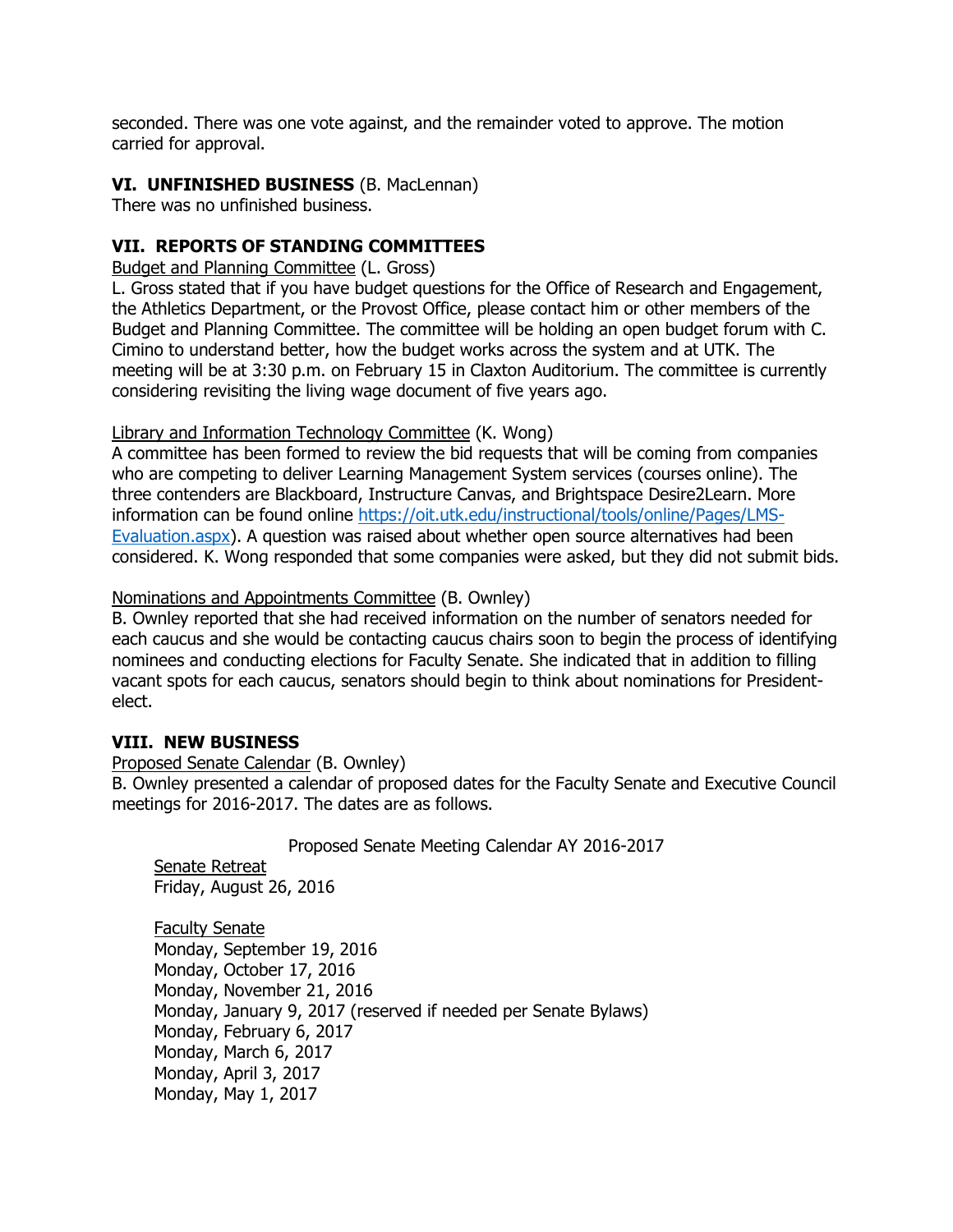Faculty Senate Executive Committee

Tuesday, September 6, 2016 Wednesday, October 5, 2016 Monday, November 7, 2016 Monday, January 23, 2017 Monday, February 20, 2017 Monday, March 20, 2017 Monday, April 17, 2017

L. Gross made a motion to approve the proposed meeting dates and S. Hutson seconded the motion. The motion passed.

# Proposed Bylaws Changes (B. Ownley)

B. Ownley presented a proposal to change the wording of the Faculty Senate Bylaws related to both the Graduate and Undergraduate Councils. This is presented as a first reading of the proposed changes. B. Ownley stated changes were proposed in order to clarify the following:

- 1) Relationship of the Councils to the Faculty Senate,
- 2) Council Chairs should present a report on their activities to the Faculty Senate for approval, rather than present their meeting minutes for approval by Senate members, who did not attend their meeting,
- 3) Implementation of actions taken by the Councils occurs after approval of the report by the Faculty Senate, and
- 4) Any curricular change could be reopened for review and its implementation delayed following a vote of the Executive Council or the full Faculty Senate.

The proposed changes are as follows:

### Bylaws

Faculty Senate of The University of Tennessee, Knoxville

Revised [September 8, 2015]

ARTICLE III. Councils and Committees.

Section 2. Standing Councils and Committees. The standing councils and committees of the Faculty Senate are listed and described below.

H. Graduate Council. Membership shall consist of faculty representatives chosen for three-year terms from the schools and colleges of the university engaged in graduate work and two graduate students appointed by the Graduate Student Senate. Members shall be chosen in the spring term for terms to commence at the start of the next fall term.

Representatives shall be apportioned among the schools and colleges according to the number of graduate students enrolled in the college or school in the previous fall term, using the following table.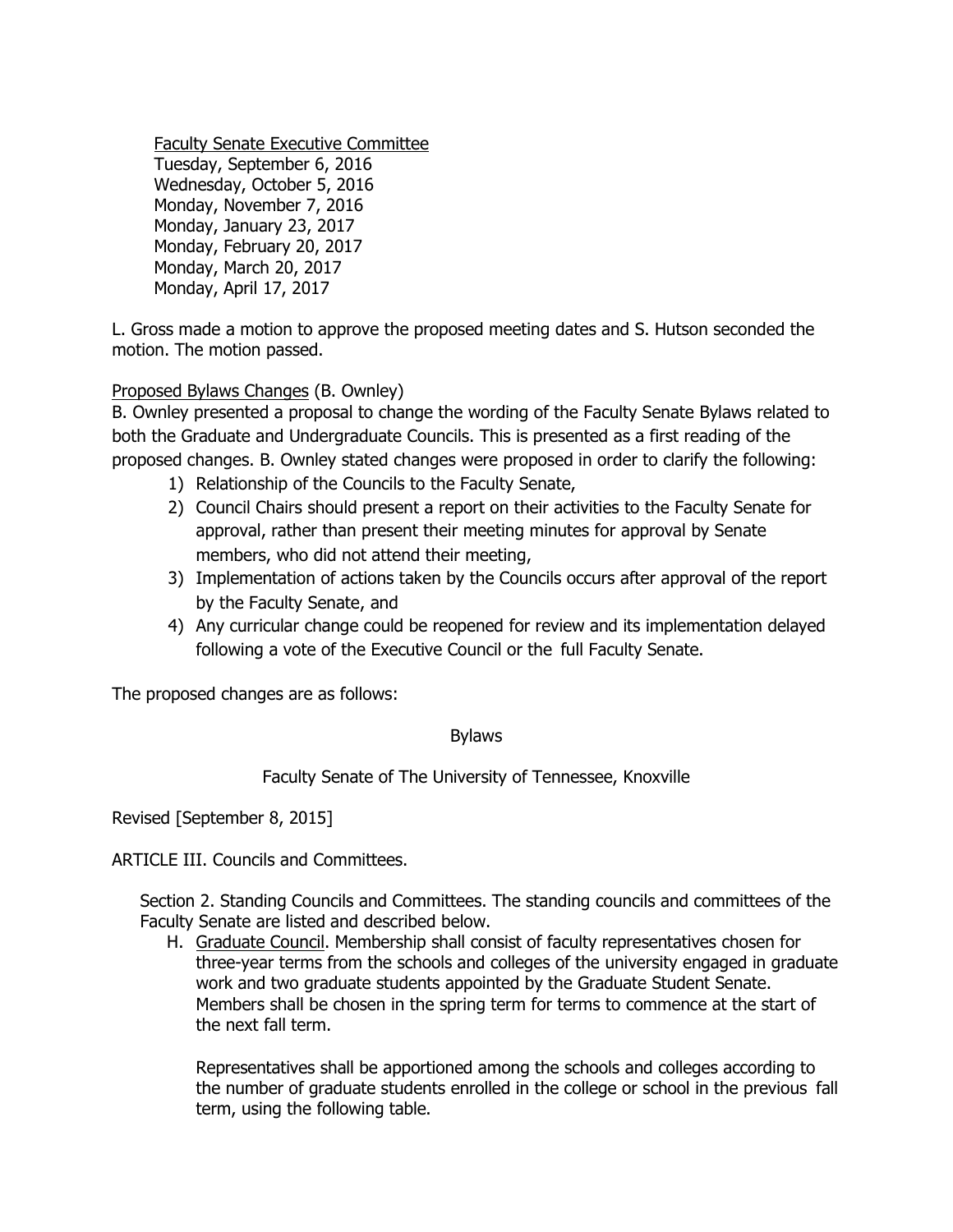|               | Graduate Students  Total Graduate Council |
|---------------|-------------------------------------------|
| $1 - 300$     | 1                                         |
| $301 - 500$   | $\mathcal{L}$                             |
| $501 - 700$   | 3                                         |
| $701 - 900$   | 4                                         |
| $901 - 1100$  | 5                                         |
| $1101 - 1300$ | 6                                         |
| $1301 - 1500$ | 7                                         |
| $1501 - 1700$ | 8                                         |

Representatives must regularly teach graduate courses or supervise graduate study and must (1) hold full-time or continuing part-time appointment with the rank of assistant professor or higher and (2) perform academic duties consisting of at least half-time teaching, research, service or departmental administration. Ex-officio members shall be the Dean of Libraries, a representative of Outreach and Continuing Education, the Director of the Center for International Education, and the chairperson of the Research Council, or their respective designees. In addition, the administrative officer having primary responsibility for graduate curriculum in each college or school shall serve as ex-officio member of the Graduate Council if that person is not a college or school representative. The chairperson of the Graduate Council (known as the Chair) is a faculty member from the Graduate Council who serves for a one-year term, following a one-year term as Vice-Chair and Chair-Elect.

The Graduate Council is charged by the Faculty Senate to set establishes-standards for graduate admission, retention, and graduation; assesses curricular revisions and new proposals for graduate programs; evaluates interdisciplinary, intercollegiate and international programs; approves individuals to direct doctoral dissertations; and considers new initiatives and other matters of policy pertaining to graduate programs. Its structure and activities are governed by its Bylaws, which are adopted and amended by the membership of the Graduate Council and include rules consistent with these Bylaws.

The Chair of the Graduate Council or faculty designee shall report its actions of the Graduate Council to the Executive Council. The report shall include  $\pm$ the agenda and $_{\pm}$ a summary of substantive actions taken.<del>, and the minutes of the Graduate Council</del> meetings The report and the minutes of the Graduate Council meetings will be distributed or made available electronically to all senators at least five business days prior to the next Faculty Senate meeting. Implementation of actions taken by the Graduate Council follows occurs after approval of the report minutes of by the Faculty Senate-Graduate Council meeting at which the actions were approved by the Graduate Council. Any curricular change may be reopened for review and its implementation delayed at the will upon vote of the Executive Council or the full Faculty Senate.

M. Undergraduate Council. Voting membership shall consist of representatives chosen for three-year terms from the schools and colleges of the university granting baccalaureate degrees, one member of the ROTC faculty, and four students designated by the Undergraduate Academic Council. Members shall be chosen in the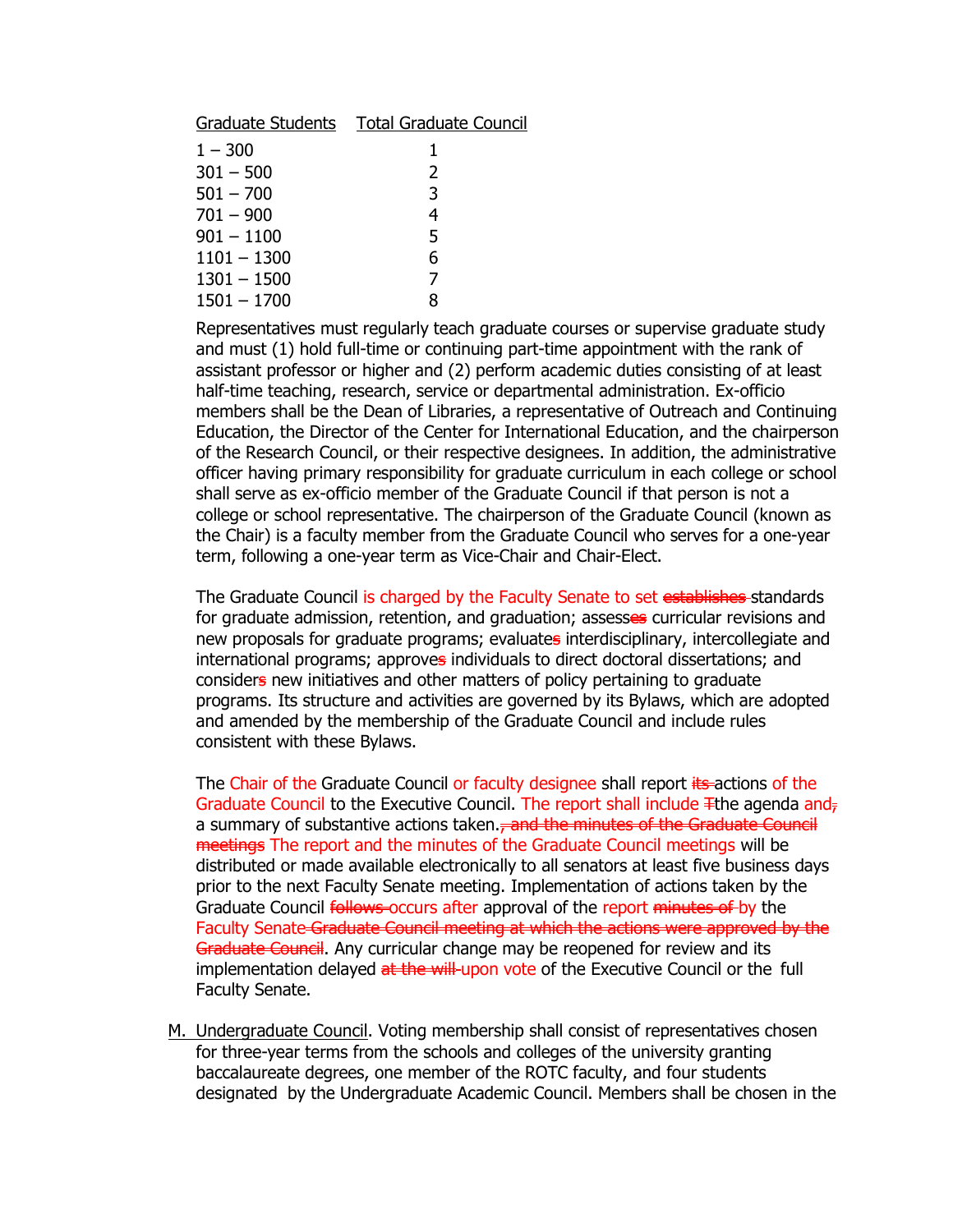spring term for terms to commence at the start of the next fall term. Representatives shall be apportioned among the baccalaureate degree-granting units according to the number of degrees granted during the prior academic year, using the following table.

Baccalaureate Degrees Granted Total Undergraduate Council

| $1 - 300$     |   |
|---------------|---|
| $301 - 500$   | 2 |
| $501 - 700$   | 3 |
| $701 - 900$   | 4 |
| $901 - 1100$  | 5 |
| $1101 - 1300$ | 6 |
| $1301 - 1500$ | 7 |
| $1501 - 1700$ | 8 |
| $1701 - 1900$ | q |
|               |   |

In the College of Arts and Sciences, representatives shall be apportioned among the divisions of Social Sciences, Humanities, and Natural Sciences. Members must hold full-time or continuing part-time appointment with the rank, or equivalent rank, of lecturer, clinical instructor, assistant professor or higher and (2) perform academic duties consisting of at least half-time teaching, research, service or departmental administration. Ex-officio members shall be the Assistant Provost for Enrollment Services, a representative of Outreach and Continuing Education, the Dean of Libraries, the Director of the Center for International Education, the Director of the Chancellor's Honors Program, and the Director of the Tennessee Teaching and Learning Center, or their respective designees. In addition, the administrative officer having primary responsibility for undergraduate curriculum in each school or college shall serve as an ex-officio member of the Undergraduate Council if that person is not a school or college representative. The chairperson of the Undergraduate Council (known as the Chair) shall be a faculty member from the Undergraduate Council elected for a one-year term, following a one-year term as Vice Chair, by voting members of the Undergraduate Council. The election of the Chair will take place at the last meeting of the spring semester.

The Undergraduate Council is charged by the Faculty Senate to set shall concern itself with standards for admission, retention, and graduation; review with curricular matters in the undergraduate programs; with the development of interdisciplinary programs; with the approveal of new programs and any other matters of educational policy pertaining to undergraduate programs. Its structure and activities are governed by its Operating Guidelines, which are adopted and amended by the membership of the Undergraduate Council and include rules consistent with these Bylaws.

The Chair of the Undergraduate Council or faculty designee shall report its actions of the Undergraduate Council to the Executive Council. The report shall include the agenda and a summary of substantive actions taken. The report, and the minutes of the Undergraduate Council meetings will be distributed or made available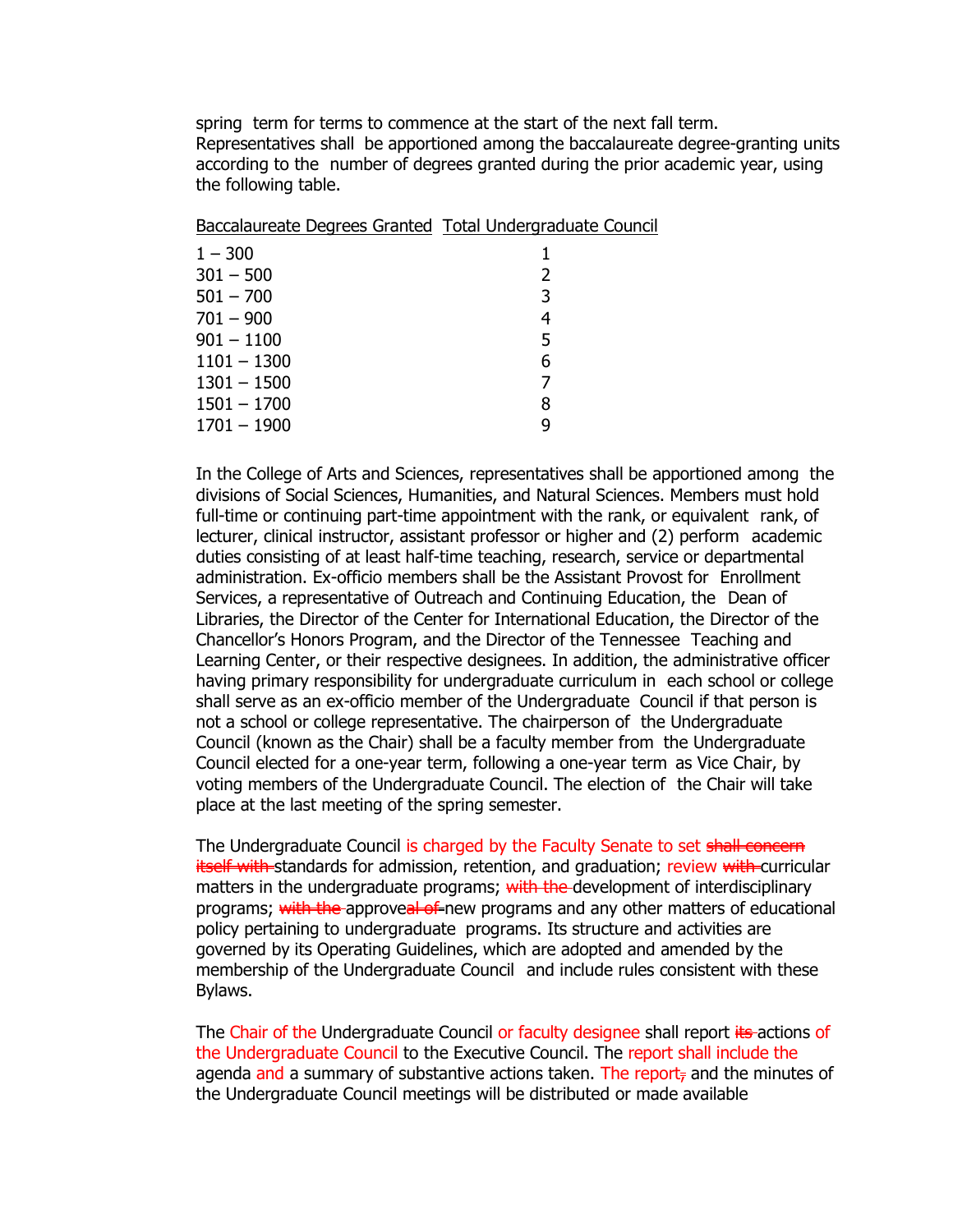electronically to all senators at least five business days prior to the next Faculty Senate meeting. Implementation of actions taken by the Undergraduate Council occurs after follows approval of the minutes report of the Undergraduate Council meeting at which the actions were approved by the Undergraduate Council by the Faculty Senate. Any curricular change may be reopened for review and its implementation delayed upon vote-at the will of the Executive Council or the full Faculty Senate.

#### SAIS Update (J. Morrow)

The initial SAIS task force was charged to compile information on different types of teaching evaluation forms and their delivery platforms. Their role ended and a new group was assembled to explore perceptions of SAIS through survey, and compile that information for administration. The goal is to "roll out" the new system next fall semester. The second group spoke with several constituencies to collect information. The feedback received was used to develop a perception survey that was administered last semester; the survey data is currently being analyzed. The survey was administered through Campus Labs. There were technology issues because the complexity of cross listings, etc. was underestimated. There were also rating scale issues. Campus Labs is working on updating the software.

For the faculty perceptions survey, 454 faculty responded. Their responses were detailed because there were many open-ended questions. Concerns were raised about whether SAIS should be used for tenure and promotion metrics. It was noted that SAIS is not being included on course syllabi and most faculty do not give class time for the evaluation. There was discussion on incentives (such as extra credit) for students to complete the form; only a small percentage of faculty give incentives. Campus Labs does not have the ability to give a certificate of completion when students fill out the form. Very few faculty indicated that they worked with the Tennessee Teaching and Learning Center to discuss course evaluations. M. Beck asked if there were college-wide policies for offering extra credit as an incentive. J. Morrow stated that there were no set policies. About half of the survey respondents indicated that they thought that course evaluations should be used for tenure and promotion, but many said that other teaching metrics should be used too. Faculty indicated that they preferred paper evaluations because the students can be given time in class to fill out the form, however, students prefer online evaluations. The perception was that UT does not do a good job with follow through when faculty consistently receive low SAIS scores. Students also expect incentives to fill out the form. Some faculty reported that they had shared with students how they are changing their courses based on feedback. Students complained about inconsistency of policies.

J. Morrow is going to finish analyzing data for the report, which is due February 15 to S. Martin. The report will then go to the Council of Deans. More types of questions may be selected by faculty, but there needs to be a limit. Items are being revised based on feedback. Faculty can give anonymous feedback on the Task Force website. A question was raised about how many universities make teaching evaluation scores available to students. It was noted that less than 20% of students know about Tennessee 101 (website with course evaluations). J. Morrow stated that Tennessee is a sunshine state. Additional discussion followed about extra credit incentives. M. Beck pointed out that an extra credit incentive could cause a grade boost. B. Auerbach identified an email from SAIS in 2010 that recommended use of incentives to encourage students to fill out the evaluation forms.